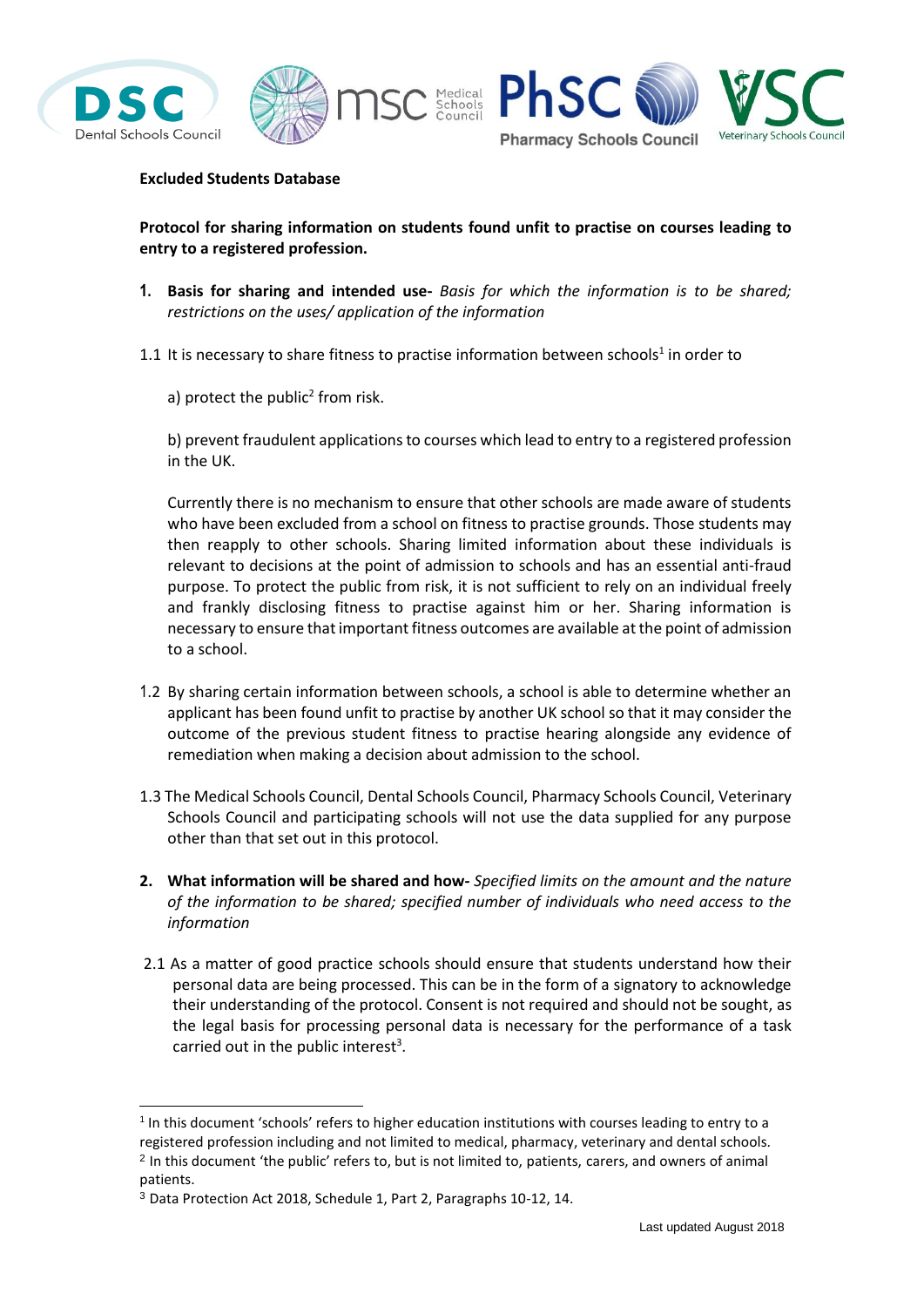- 2.2 Information about students who have been through a fitness to practise hearing and found unfit to practise will be held and may be shared between UK schools and the General Medical Council (GMC).
- 2.3 Information about students who have been found unfit to practise by school staff, but who left the school voluntarily, may be shared between UK schools and the GMC **provided that a formal fitness to practise hearing has taken place and a judgment recorded, and subject to any appeal, with the student notified and given a fair opportunity to participate at each stage of the process.** This may include cases where fitness to practise hearings have been held 'in absentia' with the student informed of the hearing in advance and of the eventual outcome. Only once any appeals process has been completed will the student's details be added to the database. The details of students who do not progress or graduate for academic reasons will not be included on the database.
- 2.4 The information that may be included so that a student may be identified is set out below:
	- Known name(s) including any changes of name by Deed Poll<sup>4</sup>
	- Current gender and gender at birth
	- Date of birth
	- Name of the school which the student was excluded from
	- UCAS ID

-

- Photograph
- A copy of the outcomes letter at the end of fitness to practise proceedings
- 2.5 This information, with the exception of the outcomes letter, will be available to authorised users of the database. The outcomes letter will not be available automatically but access can be requested through the database on the basis that a school has matched an applicant or student with a record on the database. Any request for access to an outcomes letter must be made by a senior official of the school and will be considered by the Database Administrator. Access to an outcomes letter will be granted for 48 hours before it is revoked. At this point a copy of the outcomes letter can be downloaded onto the user's local drive. The user will delete this copy if the applicant turns out not to be the student that has applied to the school.
- 2.6 Deans, or equivalent, of each school will be invited to nominate two representatives who will be given access to the database, normally the Fitness to Practise lead and the Admissions Dean or their chosen representative.
- 2.7 Wherever a fitness to practise outcome is made against a student, a UK school shall be responsible for providing the information outlined in 2.4 above. Every effort must be made by them to ensure that the data collected and submitted are correct and up-to-date. It is the responsibility of the nominated school lead to contact the Database Administrator as soon as they become aware of any errors or necessary amendments to records in the database.
- 2.8 If a school receives a request under the Freedom of Information Act 2000 to disclose information about the database, it should notify and consult with the Database Administrator where an appropriate course of action will be agreed.
- 3. **Rehabilitation and appeals** *grounds for removing a student record from the database*

<sup>4</sup> This will include the name that the student has registered with, previous names such as maiden name, and known alternatives. This will allow a search of the database to pick up any alternative names including variations on spelling.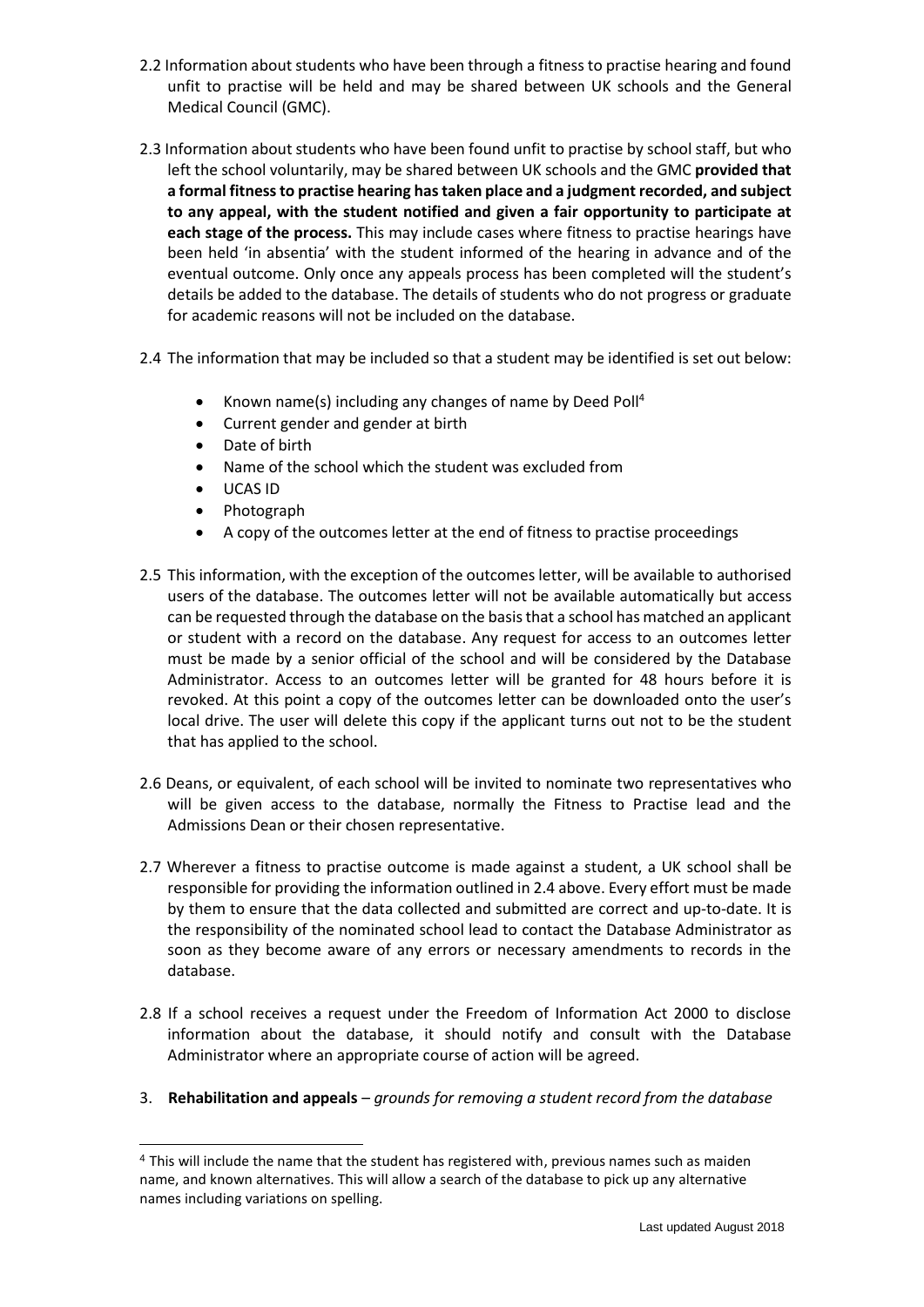- 3.1 Students who are successful in appealing a fitness to practise judgment will have their record removed from the database. In such circumstances, the school should contact the Database Administrator in writing, setting out the circumstances and requesting that the record is deleted. The Database Administrator will then confirm when this has been completed.
- **4. Security and retention -** *methods of assuring the security of the information, and appropriate timescales for the further sharing and retention of the information*
- 4.1 The information noted in section 2.4 above, along with a copy of the outcomes letter will be stored in a secure online database accessible only by an approved login and password. Only the individuals nominated by each school will be allowed access to the database. The database will automatically log each query made, so that use of the database can be monitored and audited.
- 4.2 Deans of each school or their chosen representative will be asked on an annual basis to confirm the names and contact details of their two representatives that have access to the database.
- 4.3 The information will be held securely in the online database for 10 years rolling and then destroyed.
- 4.4 External penetration tests will be carried out on a periodic basis to ensure that the database cannot be accessed by unauthorised third parties.
- 4.5 The Database Administrator will actively monitor the database and any unusual patterns of activity will be investigated. Any deliberate breach of security may lead to access privileges for that person and/or medical school being withdrawn.
- **5. Transparency-** *Ways to ensure that students understand the type of Fitness to Practise information that can be shared and with whom*
- 5.1 Schools should include a statement in the offer letter to students explaining that a check will be made on the database, for information about any future fitness to practise outcomes to be stored in the database, and that the offer is conditional on the student having disclosed any previous fitness to practise outcomes against him or her. Consent is not required, and checks should be made against the database when the acceptance of the offer has been obtained. This procedure will allow schools to use the database prior to students registering on the course. Schools may use this wording; '*In the interests of patient and public safety, and to prevent fraudulent applications to courses which lead to entry to a registered profession in the UK, we wish to share some of the information provided in your application form with the Medical, Dental, Pharmacy, Veterinary Schools Councils, and General Medical Council in order to verify your fitness to practise. If a fitness to practise outcome is made against you in the future, this information and a copy of the decision against you will also be stored on a central database which is accessible only to other schools with courses leading to entry to a registered profession in the UK and the General Medical Council. It is used only for proper fitness to practise purposes to protect patients and the public, and to prevent fraudulent applications. This offer is conditional on you having disclosed any previous fitness to practise outcomes against you, and your consent being given to this use of information. You have a right of access to any information held about you on the database and to correct any errors. If you wish to*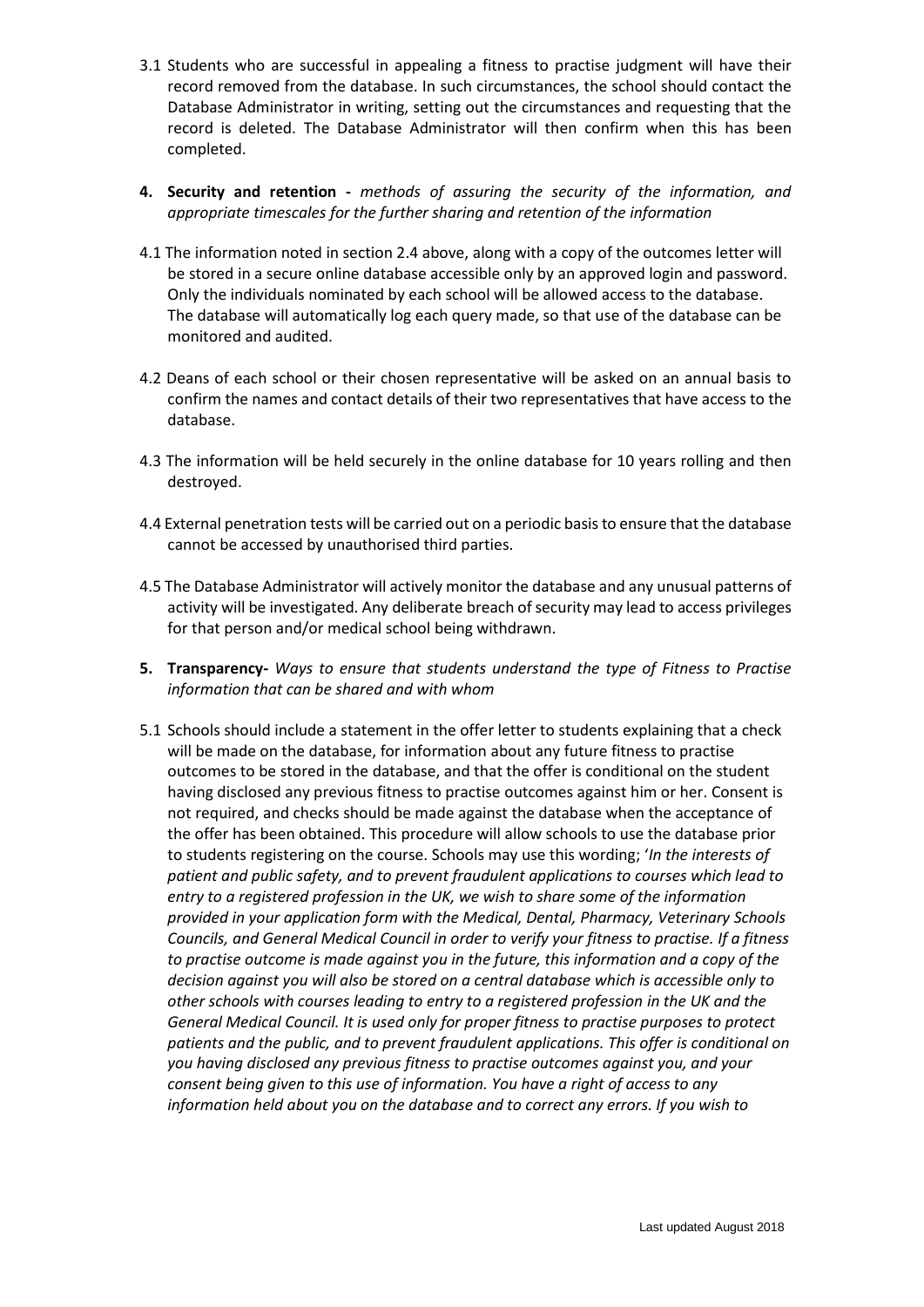*exercise the right, please contact your Fitness to Practise lead.*' 5

- 5.2 Schools should also ensure that they obtain signed agreement from the student to acknowledge their understanding of how their personal data will be processes, at the point at which they join the course, for their information to be included on the database in the event of them being excluded. Students may also be reminded by their school at the point of annual registration, that in the event of being deemed unfit to practise by the school certain information will be shared with other schools in the interests of patient and public safety, and to prevent future fraudulent applications to courses which lead to entry to a registered profession in the UK, and that they have a right of access to any information held on the database and a right to correct any errors.
- 5.3 Where a student is removed from the course a school's student fitness to practise outcomes letter should include a statement on what information may be shared and with whom. For example; *'In the interests of patient and public safety, and to prevent fraudulent applications, this outcome letter may be shared with other schools with courses leading to entry to a registered profession in the UK and the General Medical Council as it contains information pertinent to your fitness to practise.'*
- 5.4 Schools should review their fitness to practise procedures to include appropriate measures to address a situation where a student with a fitness to practise concern leaves voluntarily before a conclusion has been reached. All cases that reach a hearing should come to a formal decision and conclusion even if the student in question leaves voluntarily before the hearing has concluded. The student must be given a full opportunity to participate in the hearing, even if he or she leaves voluntarily.

## **Please sign and return the form below to the Database Administrator, Emma at emma.horan@medschools.ac.uk**

If you have any queries about this protocol or the database please do not hesitate to contact us.

| Veronica Davids                  |
|----------------------------------|
| <b>Assistant Director</b>        |
| Tel: +44 (0)20 7419 5497         |
| Fax: +44 (0)20 7380 1482         |
| veronica.davids@medschools.ac.uk |

-

Clare Owen Assistant Director Tel: +44 (0)20 7419 5522 Fax: +44 (0)20 7380 1482 [clare.owen@medschools.ac.uk](mailto:clare.owen@medschools.ac.uk)

To be signed by the school Dean or appropriate senior representative

I confirm that my school will abide by the requirements in this document. My nominated users are identified below.

Name of the school:…………………………………………………………………………………………….

<sup>5</sup> The point at which an official offer is made through UCAS could be an appropriate point to include a version of this wording stating that the offer is based on consent to have their details included on the database if they are excluded.